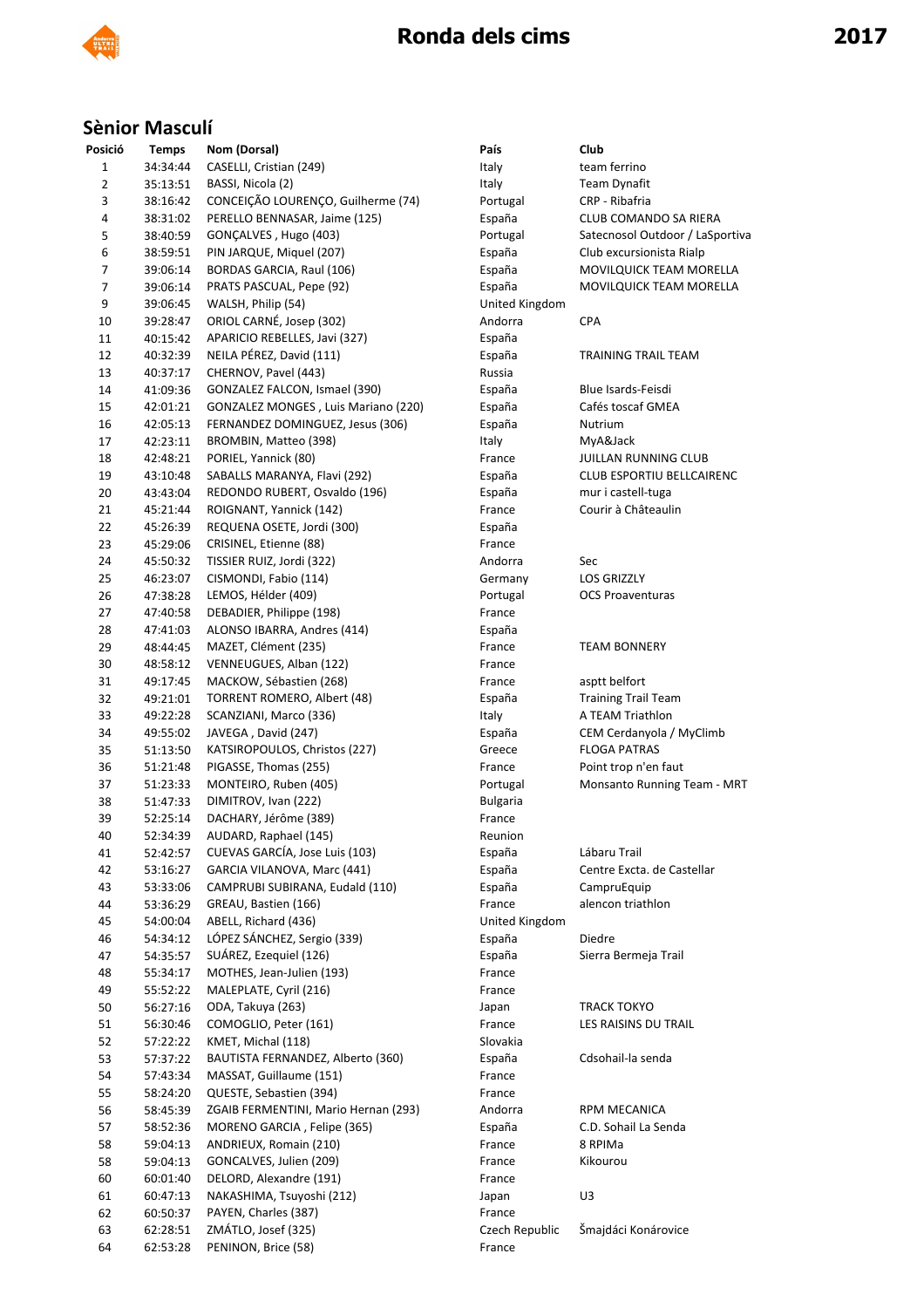

### **Sènior Femení**

| Posició | Temps    | Nom (Dorsal)                  | País                 | Club                            |  |
|---------|----------|-------------------------------|----------------------|---------------------------------|--|
|         | 38:14:39 | BORZANI, Lisa (5)             | Italy                | Team Tecnica Cina-bergamo Stars |  |
|         |          | 45:38:35 KANIOVÁ, Eliška (49) | Czech Republic       |                                 |  |
| 3       | 55:40:23 | TICE, Amy (45)                | <b>United States</b> |                                 |  |
| 4       | 56:08:58 | JONSSON, Anette (47)          | Sweden               | <b>Team Nordic Trail</b>        |  |
| 5.      | 57:18:28 | BAARS, Anouk (33)             | South Africa         | SIERRA BERMEJA TRAIL            |  |

# **Veterà 1 Masculí**<br>Posició Temps Nom

| Posició        | <b>Temps</b> | Nom (Dorsal)                               | País            | Club                               |
|----------------|--------------|--------------------------------------------|-----------------|------------------------------------|
| 1              | 31:05:25     | GUILLON, Antoine (4)                       | France          | <b>Team GlobeTrailers</b>          |
| 2              | 33:49:16     | BALLESTER GOMEZ, Pep (10)                  | España          | Mur i Castell - Tuga               |
| 3              | 34:21:51     | GOURDON, Yannick (391)                     | France          |                                    |
| 4              | 37:07:38     | GOMES DA SILVA, José Manuel (175)          | Portugal        | MINHO AVENTURA                     |
| 5              | 39:52:56     | MORGAN, Kristian (141)                     | United Kingdom  |                                    |
| 6              | 40:42:28     | CORNELLA PUY, Jordi (307)                  | Andorra         | Soldeu esqui club                  |
| $\overline{7}$ | 41:04:08     | PARKKONEN, Johannes (119)                  | Finland         | Samba Trail Running Club           |
| 8              | 41:47:07     | LARRONDE, Frederic (241)                   | France          | BAZTANDARAK                        |
| 9              | 42:26:56     | FERNÁNDEZ PESQUERA, Alberto (163)          | España          | ensidesa gijon                     |
| 10             | 42:34:07     | VOS, Jean-hugues (29)                      | France          |                                    |
| 11             | 43:24:34     | CODINA VENTURA, Jordi (16)                 | España          | A.E. Mountain Runners del Berguedà |
| 12             | 43:30:21     | DEFECINSKI, Radoslaw (304)                 | Poland          | LUNATYCY                           |
| 13             | 44:14:23     | DE SANTIAGO IGLESIAS, Luis (377)           | España          | Club Excursionista Esparraguera    |
| 14             | 44:23:51     | SALAMAND, Franck (331)                     | France          | Trail des coursières               |
| 15             | 44:47:39     | FLAMIGNI, Luca (204)                       | Italy           | ASD LEOPODISTICA                   |
| 16             | 44:55:25     | RONCORONI, Luca (341)                      | Norway          |                                    |
| 17             | 44:57:27     | CALVO REQUENA, Albert (20)                 | Andorra         | C.P.A - ECAP                       |
| 18             | 45:34:43     | KUNZFELD, Georg (323)                      | Germany         | Spiridon Frankfurt                 |
| 19             | 45:38:35     | KOCYAN, Premysl (375)                      | Czech Republic  |                                    |
| 20             | 45:55:41     | FEGLI, Marc (256)                          | France          | AVEC Vallée des Lacs               |
| 21             | 46:14:02     | SAMAIN, Anthony (420)                      | Belgium         |                                    |
| 22             | 46:46:35     | MASSANA CUADRAS, Jordi (174)               | España          | A.E. Talaua                        |
| 23             | 46:46:45     | RUBIO, Georges (379)                       | France          |                                    |
| 24             | 46:49:34     | PIERUCCI, Thomas (230)                     | France          |                                    |
| 25             | 48:00:14     | VELTMAN, Ari (358)                         | Israel          | FatManRunning.org                  |
| 26             | 48:06:12     | GAY, Frédéric (117)                        | France          | Papillon de charcot                |
| 27             | 48:20:34     | AGUILAR ALCOHOLADO, Francisco Javier (138) | España          | C.D. SOHAIL LA SENDA               |
| 28             | 48:23:39     | KATAOKA, Yohei (267)                       | Japan           | KYOTO CITY FIRE DEPARTMENT         |
| 29             | 48:33:44     | PEREZ PALENCIA, Santiago (429)             | España          | Kulumsport                         |
| 30             | 48:39:28     | NASCIMENTO, Rui (404)                      | Portugal        | <b>OCS Proaventuras</b>            |
| 31             | 48:58:45     | GRABNER, Sigi (28)                         | Austria         |                                    |
| 32             | 49:23:16     | FALGAYRAT, François (253)                  | France          |                                    |
| 33             | 49:42:06     | BROGNIEZ, Sylvain (78)                     | France          | Team Fox Veloxygène                |
| 34             | 50:02:11     | KIYKO, Pavel (310)                         | Russia          | 7 Winds                            |
| 35             | 50:16:27     | MARTIN-ROMO CULEBRAS, Mario (234)          | España          | Tierra Tragame                     |
| 36             | 50:16:45     | PLANAS COLL, Robert (86)                   | España          | Mountain Runners Berguedà          |
| 37             | 50:32:48     | GONZÁLEZ GONZÁLEZ, José Manuel (284)       | España          | Besttrail                          |
| 37             | 50:32:48     | SALAZAR CALADO, Carlos (288)               | España          | PujaciMs                           |
| 39             | 50:43:49     | CARDA LOPEZ, Basilio (376)                 | España          | SOM-ESPORT NATURA                  |
| 40             | 50:44:59     | PEREZ GOMIS, Jose miguel (258)             | España          | A TO TRAPO                         |
| 41             | 50:48:37     | MORANT BATALLER, Julio (328)               | España          | CENTRE ESCURSIONISTA ROTOVA        |
| 42             | 51:18:52     | TRIBOLO, Philippe (213)                    | France          |                                    |
| 43             | 51:20:20     | KAWASAKI, Tatsuya (361)                    | Japan           |                                    |
| 44             | 51:21:48     | GERMANAZ, Yannick (396)                    | France          |                                    |
| 45             | 51:23:33     | GONÇALVES PINTO, Hélder (30)               | Portugal        | <b>CCRD Burinhosa</b>              |
| 46             | 51:30:52     | HOSHINO, Kohei (264)                       | Japan           |                                    |
| 47             | 51:35:54     | MAYAL GÓMEZ, Julio José (208)              | España          | CLUB ULTRA TRAIL HUELVA            |
| 48             | 51:38:49     | DESPIAU, Guillaume (124)                   | France          | Tarbes Pyrenées Athlétisme         |
| 49             | 51:43:27     | MARTIN, Frank (219)                        | France          |                                    |
| 50             | 51:47:33     | NIKOLOV, Nikola (316)                      | <b>Bulgaria</b> | R & F                              |
| 51             | 52:03:31     | LABEDAN, Jean (38)                         | Canada          |                                    |
| 52             | 52:10:26     | COLART, Vincent (197)                      | France          | JAF FRETIN                         |
| 53             | 52:20:54     | CAMPUZANO IZQUIERDO, Francisco (153)       | España          | Deportemanía CXM                   |
| 54             | 52:50:39     | MUSAT, Daniel (427)                        | Romania         |                                    |
| 55             | 52:54:10     | LOPEZ, Stephan (410)                       | France          | <b>BESSAN RUNNING</b>              |
|                |              |                                            |                 |                                    |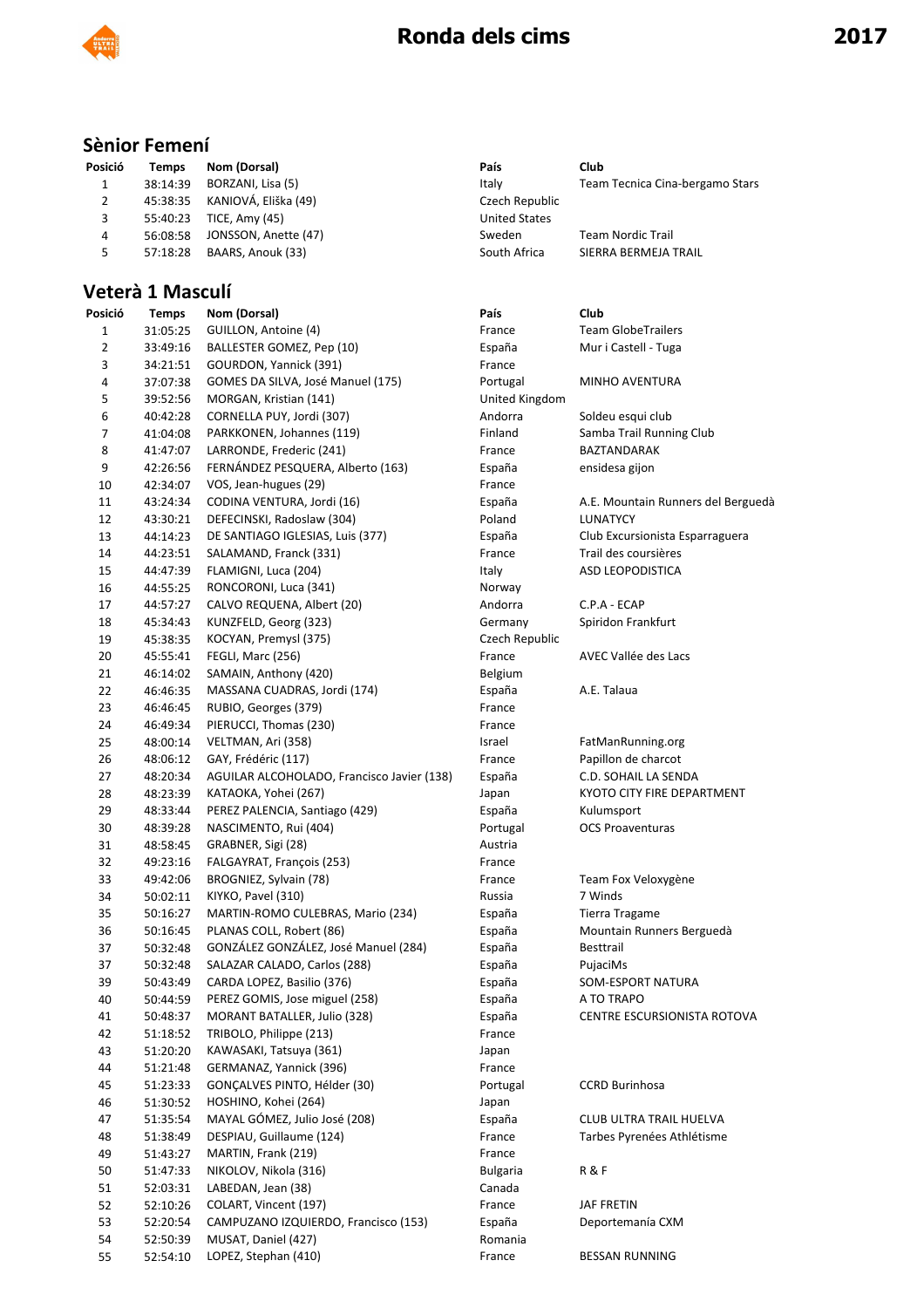

| 56 | 53:10:08 | WEBERT, Jacques (286)                  | France         |                                           |
|----|----------|----------------------------------------|----------------|-------------------------------------------|
| 57 | 53:15:53 | SIMOES, Stephane (305)                 | Portugal       | EDV-VIANATRAIL                            |
| 58 | 53:33:06 | CAMPRUBÍ SUBIRANA, Marc (115)          | España         | Campruequip                               |
| 59 | 53:53:25 | BELLIDO ROMERO, Jose antonio (243)     | España         |                                           |
| 60 | 54:31:25 | CORTEA SARRATEA, Bautista (280)        | España         |                                           |
| 61 | 55:00:51 | PINCIONI, Alessandro (205)             | Italy          | ASD LEOPODISTICA                          |
| 62 | 55:25:21 | MARTÍNEZ CARO, Juanjo (203)            | Andorra        | C.P.A                                     |
| 63 | 55:32:25 | ROCHA, Rui (185)                       | Portugal       | ASSOCIAÇÃO AGREGAR                        |
| 64 | 55:40:01 | MARQUEZ CABRERA, Orlando Doramas (271) | España         | 3COMSQUAD                                 |
| 65 | 55:57:21 | GOFFLOT, Frederic (425)                | Belgium        | Trevire trail club                        |
| 65 | 56:01:21 | LUC, Steens (182)                      | Belgium        |                                           |
| 67 | 56:49:22 | MORENO PEREZ, Gabriel (127)            | España         | Naganas                                   |
| 68 | 57:09:38 | GKERLES, Ioannis (225)                 | Greece         | <b>FLOGA</b>                              |
| 69 | 58:05:08 | KOSMALA, Pawel (68)                    | Poland         | Vajra Team                                |
| 70 | 58:05:46 | KRATOCHVIL, Martin (357)               | Czech Republic | Velosport Bilina                          |
| 71 | 58:10:23 | DESHAYES, Steve (64)                   | France         | Courir a Vezin                            |
| 72 | 58:20:08 | GARCIA RUIZ, Carmelo (279)             | España         | CLUB SENDERISMO CABEZO DE TORRES          |
| 73 | 59:06:27 | BEIER, Ricardo (430)                   | Mexico         | Guts                                      |
| 74 | 59:36:08 | GUERRA, Carlos (131)                   | Portugal       | Runners Frente Ribeirinha Povoa Sta. Iria |
| 75 | 59:45:08 | OBERLIN, Mathieu (395)                 | France         | <b>GOODRUNNINGMIRABEL</b>                 |
| 76 | 59:51:46 | AUNEAU, Jean-Michel (340)              | France         | AS Orange CESSON - ACIGNE Jogging         |
| 77 | 60:25:23 | MARQUES, Miguel (93)                   | Portugal       | RÓÓDINHAS-Santos Silva / OXYGEN-Gym       |
| 78 | 60:44:51 | CHOUTET, Nicolas (211)                 | France         | <b>OXYGENE BELBEUF</b>                    |
| 79 | 60:47:56 | MORENO ALAMO, Francisco (296)          | España         |                                           |
| 80 | 61:11:12 | HANNEY, Roger (426)                    | Australia      | <b>Sydney Striders</b>                    |
| 81 | 61:35:28 | VENTURA CASTELLS, Joan (245)           | España         | Atletisme Terres de l'Ebre                |
| 82 | 61:49:10 | YAMAMOTO, Atsuki (136)                 | Japan          |                                           |
| 83 | 62:17:41 | FUNAKOSHI, Satoshi (278)               | United Kingdom | Team Parismarathon Ahiru Club             |
| 84 | 62:32:49 | ZHANG, Yuren (344)                     | China          | Onepolar                                  |
| 85 | 63:28:57 | OHANIAN, Frederic (363)                | Reunion        |                                           |

#### **Veterà 1 Femení**

| Posició | <b>Temps</b> | Nom (Dorsal)              | País   | Club                     |
|---------|--------------|---------------------------|--------|--------------------------|
| 1       | 40:42:28     | NIWA, Kaori (13)          | Japan  | Salomon                  |
|         | 46:34:24     | TALENS BELEN, Miryam (83) | España | S.M. CLUB ATLETISMO N    |
|         | 53:47:57     | BAN. Akemi (37)           | Japan  |                          |
| 4       | 56:39:00     | ILLE, Anne (71)           | France | TOAC O                   |
| 5.      | 59:43:52     | AUDINET, Severine (63)    | France | Airbus running Portet ac |
|         | 59:53:52     | RETUERTA, Dominique (77)  | France | Portet Athletic Club     |
|         |              |                           |        |                          |

# **Veterà 2 Masculí**<br>Posició Temps Nom

| Posició        | Temps    | Nom (Dorsal)               | País                 | Club               |
|----------------|----------|----------------------------|----------------------|--------------------|
| 1              | 39:28:14 | GUERINI, Luca (82)         | Italy                | <b>Bione Trail</b> |
| $\overline{2}$ | 42:39:41 | VIOLA, Enrico (12)         | Italy                |                    |
| 3              | 42:56:07 | GOERINGER, Patrick (66)    | Switzerland          |                    |
| 4              | 44:23:51 | GOUTAGNY, Georges (334)    | France               | <b>TEAM TRA</b>    |
| 5              | 45:43:37 | HERRMANN, Uwe (303)        | Germany              |                    |
| 6              | 48:55:53 | KNIGHT, Christopher (135)  | <b>United States</b> | Jerimiah B         |
| 7              | 52:16:25 | LOUBAT, Jean-paul (129)    | France               | team mou           |
| 8              | 52:30:38 | GALLETTO, Marco (206)      | Italy                | <b>Bione Trail</b> |
| 9              | 52:33:07 | THENOZ, Bertrand (233)     | France               | <b>CAF Toulor</b>  |
| 10             | 53:34:20 | LAJUS, Didier (281)        | France               | Les Zinzins        |
| 11             | 57:40:40 | CHAU, Xavier (337)         | France               |                    |
| 12             | 58:10:23 | CONAN, Bruno (165)         | France               | <b>Team HDB</b>    |
| 13             | 61:08:05 | HARA, Seiichiro (329)      | Japan                | RUN-DmC            |
| 14             | 61:46:12 | HEWAT, Andrew (428)        | Australia            |                    |
| 15             | 62:53:28 | BURDIN, Jean Jacques (109) | France               | <b>CAP TRAIL</b>   |
|                |          |                            |                      |                    |

### **Veterà 2 Femení**

| Posició | Temps    | Nom (Dorsal)                     | País                 | Club  |
|---------|----------|----------------------------------|----------------------|-------|
| 1       |          | 42:16:59 PLAVAN, Marina (61)     | Italy                | valet |
| 2       |          | 47:30:04 FORN MUNNE. Teresa (15) | España               | Spor  |
| 3       |          | 55:40:01 SUNDERMEIER, Ronda (43) | <b>United States</b> |       |
| 4       | 61:18:44 | RALCHEVA, Aneta (55)             | <b>Bulgaria</b>      |       |

| 56     | 53:10:08 | WEBERT, Jacques (286)                  | France         |                                               |
|--------|----------|----------------------------------------|----------------|-----------------------------------------------|
| 57     | 53:15:53 | SIMOES, Stephane (305)                 | Portugal       | EDV-VIANATRAIL                                |
| 58     | 53:33:06 | CAMPRUBÍ SUBIRANA, Marc (115)          | España         | Campruequip                                   |
| 59     | 53:53:25 | BELLIDO ROMERO, Jose antonio (243)     | España         |                                               |
| 60     | 54:31:25 | CORTEA SARRATEA, Bautista (280)        | España         |                                               |
| 61     | 55:00:51 | PINCIONI, Alessandro (205)             | Italy          | ASD LEOPODISTICA                              |
| 62     | 55:25:21 | MARTÍNEZ CARO, Juanjo (203)            | Andorra        | C.P.A                                         |
| 63     | 55:32:25 | ROCHA, Rui (185)                       | Portugal       | ASSOCIAÇÃO AGREGAR                            |
| 64     | 55:40:01 | MARQUEZ CABRERA, Orlando Doramas (271) | España         | 3COMSQUAD                                     |
| 65     | 55:57:21 | GOFFLOT, Frederic (425)                | Belgium        | Trevire trail club                            |
| 65     | 56:01:21 | LUC, Steens (182)                      | Belgium        |                                               |
| 67     | 56:49:22 | MORENO PEREZ, Gabriel (127)            | España         | Naganas                                       |
| 68     | 57:09:38 | GKERLES, Ioannis (225)                 | Greece         | <b>FLOGA</b>                                  |
| 69     | 58:05:08 | KOSMALA, Pawel (68)                    | Poland         | Vajra Team                                    |
| 70     | 58:05:46 | KRATOCHVIL, Martin (357)               | Czech Republic | Velosport Bilina                              |
| 71     | 58:10:23 | DESHAYES, Steve (64)                   | France         | Courir a Vezin                                |
| 72     | 58:20:08 | GARCIA RUIZ, Carmelo (279)             | España         | CLUB SENDERISMO CABEZO DE TORRES              |
| 73     | 59:06:27 | BEIER, Ricardo (430)                   | Mexico         | Guts                                          |
| 74     | 59:36:08 | GUERRA, Carlos (131)                   | Portugal       | Runners Frente Ribeirinha Povoa Sta. Iria     |
| 75     | 59:45:08 | OBERLIN, Mathieu (395)                 | France         | <b>GOODRUNNINGMIRABEL</b>                     |
| 76     | 59:51:46 | AUNEAU, Jean-Michel (340)              | France         | AS Orange CESSON - ACIGNE Jogging             |
| 77     | 60:25:23 | MARQUES, Miguel (93)                   | Portugal       | RÓÓDINHAS-Santos Silva / OXYGEN-Gym & Fitness |
| 78     | 60:44:51 | CHOUTET, Nicolas (211)                 | France         | <b>OXYGENE BELBEUF</b>                        |
| 79     | 60:47:56 | MORENO ALAMO, Francisco (296)          | España         |                                               |
| 80     | 61:11:12 | HANNEY, Roger (426)                    | Australia      | <b>Sydney Striders</b>                        |
| 81     | 61:35:28 | VENTURA CASTELLS, Joan (245)           | España         | Atletisme Terres de l'Ebre                    |
| 82     | 61:49:10 | YAMAMOTO, Atsuki (136)                 | Japan          |                                               |
| 83     | 62:17:41 | FUNAKOSHI, Satoshi (278)               | United Kingdom | Team Parismarathon Ahiru Club                 |
| 84     | 62:32:49 | ZHANG, Yuren (344)                     | China          | Onepolar                                      |
| $\sim$ | 0.20.07  | QIIANIIAN Eaddia (2C2)                 | <b>Daimian</b> |                                               |

| sició | Temps    | Nom (Dorsal)              | País   | Club                                    |
|-------|----------|---------------------------|--------|-----------------------------------------|
| 1     | 40:42:28 | NIWA, Kaori (13)          | Japan  | Salomon                                 |
| 2     | 46:34:24 | TALENS BELEN, Miryam (83) | España | S.M. CLUB ATLETISMO MARATHON CREVILLENT |
| 3     | 53:47:57 | BAN, Akemi (37)           | Japan  |                                         |
| 4     | 56:39:00 | ILLE, Anne (71)           | France | TOAC O                                  |
| 5.    | 59:43:52 | AUDINET, Severine (63)    | France | Airbus running Portet ac                |
| 5.    | 59:53:52 | RETUERTA, Dominique (77)  | France | Portet Athletic Club                    |
|       |          |                           |        |                                         |

|    | Pais                 | Club                       |
|----|----------------------|----------------------------|
|    | Italy                | <b>Bione Trailers Tean</b> |
|    | Italy                |                            |
|    | Switzerland          |                            |
|    | France               | <b>TEAM TRAIL DES CO</b>   |
|    | Germany              |                            |
|    | <b>United States</b> | Jerimiah Bullfrog R        |
|    | France               | team mouflards             |
|    | Italy                | <b>Bione Trailers Tean</b> |
|    | France               | <b>CAF Toulouse</b>        |
|    | France               | Les Zinzins des cote       |
|    | France               |                            |
|    | France               | Team HDB                   |
|    | Japan                | RUN-DmC                    |
|    | Australia            |                            |
| 1) | France               | <b>CAP TRAIL LUYNES</b>    |
|    |                      |                            |

**Bulgaria** 

ione Trailers Team

EAM TRAIL DES COURSIERES

erimiah Bullfrog Running Club eam mouflards ione Trailers Team AF Toulouse es Zinzins des coteaux

Italy valetudo sky running italia <sup>2</sup> 47:30:20:04:20:04 Formation España SportHG-Team 3) 55:50:000 United States